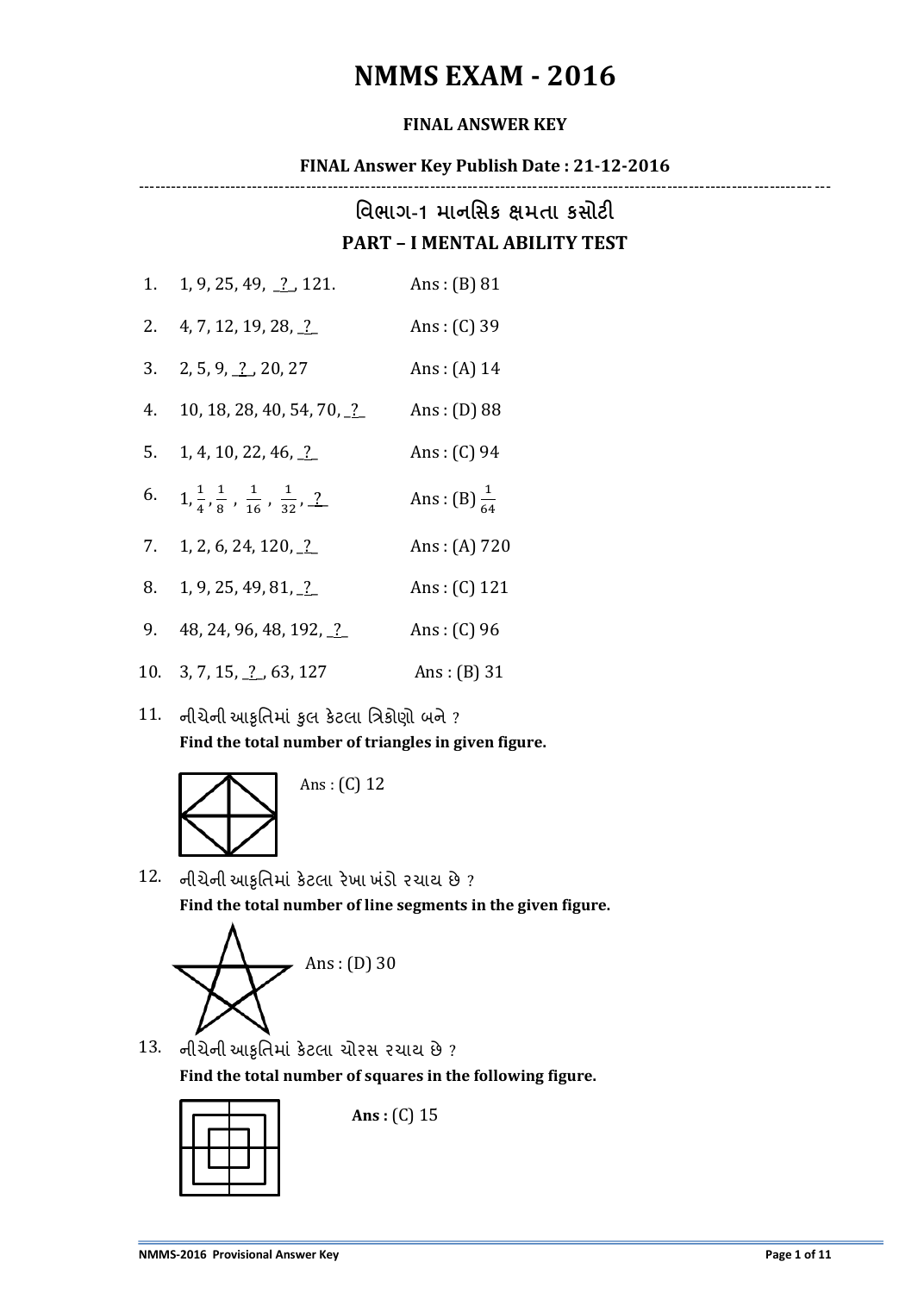14. આપેલ આકૃતિમાં રચાતા કુલ સમાંતર બાજુ ચતુષ્કોણોની સંખ્યા શોધો. **How many parallelograms are there in the given figure.**

Ans : (D) 30

15. આપેલ આકૃતિમાં રચાતા કુલ લંબચોરસોની સંખ્યા શોધો. **Find the total number of rectangles in the given figure.**



16. આપેલ આકૃતિમાં રચાતા કુલ કાટકોણની સંખ્યા શોધો. **Find the total number of right angled in the given figure.**



17. આપેલ આકૃતિમાં રચાતા પંચકોણોની કુલ સંખ્યા શોધો. **Find the total number of Pentagons in the given figure.**



 $18.$  આપેલ આકૃતિમાં રચાતા લંબચોરસોની કુલ સંખ્યા શોધો. **Find the total number of rectangles in the given figure.**



19. આપેલ આકૃતિમાં રચાતા ત્રિકોણોની કુલ સંખ્યા શોધો. **Find the total number of triangles in the given figure.**



20. આપેલ આકૃતિમાં રચાતા ત્રિકોણોની સંખ્યા શોધો.

**Find the total number of triangles in the given figure.**



|     | 21. GOD     | Ans: $(A)$ DGO   |
|-----|-------------|------------------|
| 22. | <b>PNG</b>  | Ans: (B) GNP     |
|     | 23. SDPF    | $Ans: (D)$ DFPS  |
| 24. | <b>COME</b> | $Ans: (C)$ CEMO  |
|     | 25. PICTURE | Ans: (B) CEIPRTU |

| 26. "રમસઅ" બરાબર કેટલા ?                                   | Ans: $(A) 6824$                    |
|------------------------------------------------------------|------------------------------------|
| 26. "RMSA" equals______                                    | Ans: $(A) 6824$                    |
| $27.$ "મ સ અ ૨" બરાબર કેટલા ?<br>27. "M S A R" euals______ | Ans: (D) $8246$<br>Ans: (D) $8246$ |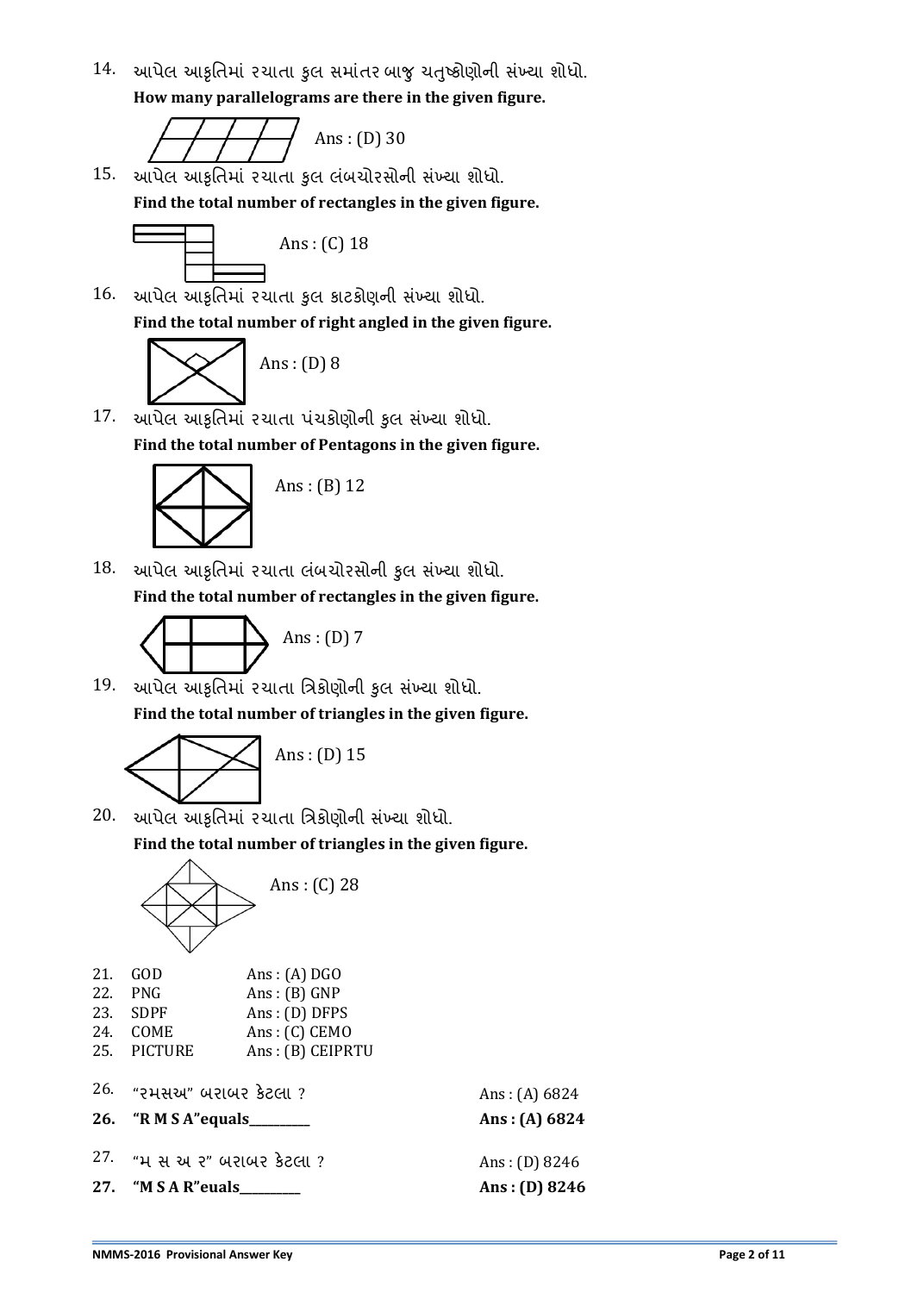| 28.        | 28. "સ મ ર અ" બરાબર કેટલા?<br>What is the number equal to "S M R A"? | Ans: $(C)$ 2864<br>Ans: $(C)$ 2864 |
|------------|----------------------------------------------------------------------|------------------------------------|
| 29.        | "અ મ ૨ સ" બરાબર કેટલા ?                                              | Ans: $(B)$ 4862                    |
| 29.        | What is number equal to "A M R S"?                                   | Ans: (B) $4862$                    |
| 30.        | "મ ૨ અ સ" બરાબર કેટલા ?                                              | Ans: $(A) 8642$                    |
| <b>30.</b> | What is number equal to "M R A S"                                    | Ans: $(A) 8642$                    |



- $36.$  APRIL ને સાંકેતિક ભાષામાં 12345 લખાય તથા JUNE ને સાંકેતિક ભાષામાં 6789 લખાય તો  $ARUEN$  ને સાંકેતિક ભાષામાં લખાય. Ans: (B) 13798
- **36. If code for APRIL is 12345 and code for JUNE is 6789, then What is the code for ARUEN? Ans : (B) 13798**
- 37. FORTY ને 12345 અને NEAR ને 6983 લખાય તો YEAR માટે શું લખાય ? Ans : (A) 5983
- **37. If FORTY is written as 12345 and NEAR is written as 6983, then how is written YEAR? Ans : (A) 5983**
- 38. KRISHNA = 5748361, RADHA = 71231 ફોચ, તો KANSHA મો શું લખાચ? Ans : (D) 516831
- **38. If KRISHNA = 5748361 and RADHA=71231 then KANSHA\_\_\_\_\_\_\_\_\_\_? Ans : (D) 516831**
- 39. SIXTEEN=7654332 શોમ િો NINETEEN=\_\_\_\_\_\_\_\_\_? Ans : (C) 26234332
- **39. If SIXTEEN=7654332, then NINETEEN=\_\_\_\_\_\_\_\_\_? Ans : (C) 26234332**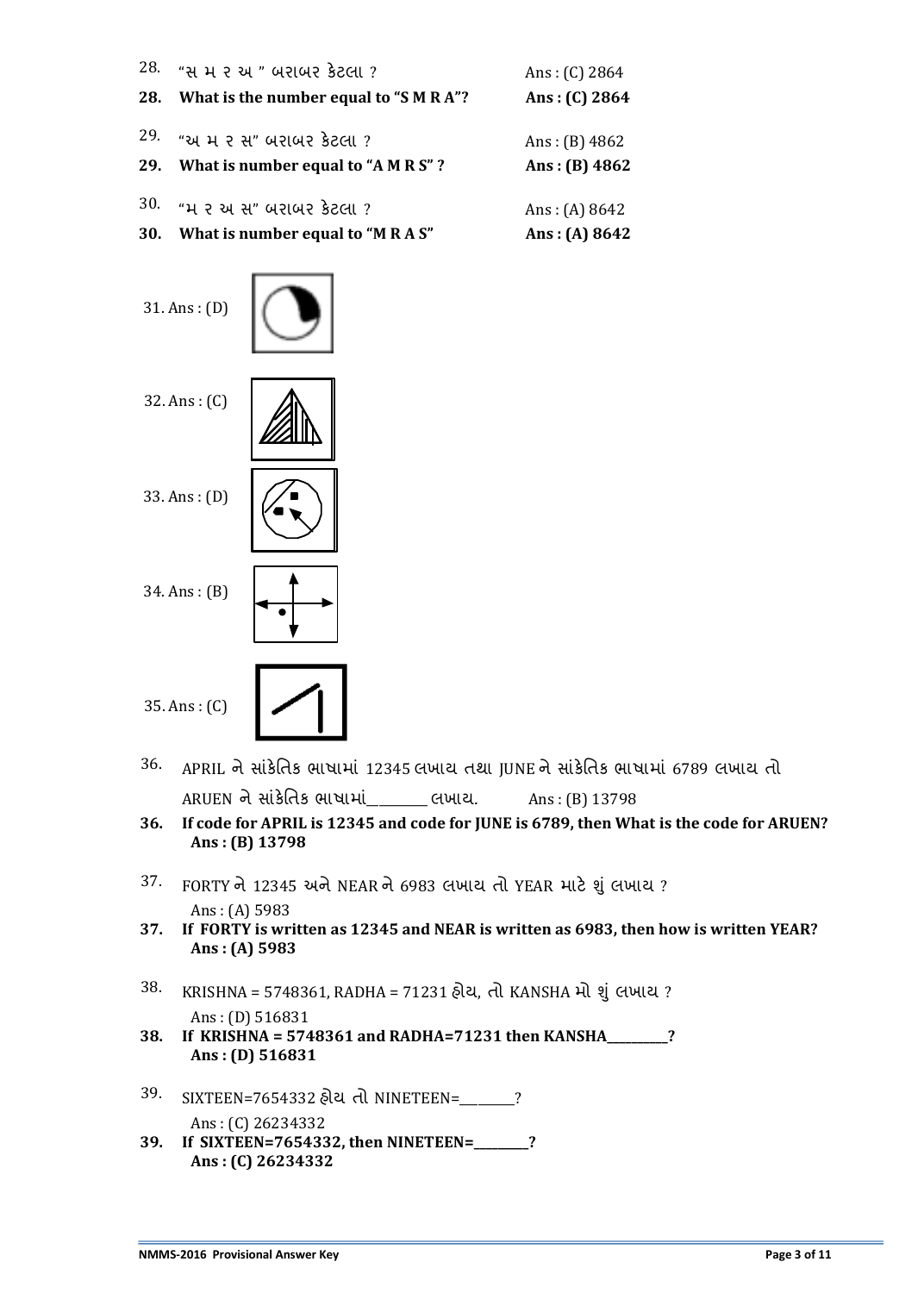| 40. | જો RAMESH=942876 હોય, તો MAHESH=_                                                  | $\overline{\mathcal{L}}$ |
|-----|------------------------------------------------------------------------------------|--------------------------|
| 40. | Ans: $(A)$ 246876<br>If RAMESH = $942876$ , then MAHESH=<br>?<br>Ans: (A) $246876$ |                          |
| 41. | Ans : (B) દેવીબહેન                                                                 |                          |
| 41. | Ans: (B) DEVIBAHEN                                                                 |                          |
| 42. | Ans : (D) વિધાનસભા                                                                 |                          |
| 42. | Ans: (D) VIDHAANAASABHA                                                            |                          |
| 43. | Ans : (D) દિલ્હી                                                                   |                          |
| 43. | Ans: (D) DELHI                                                                     |                          |
| 44. | Ans : (D) ટેબલ ટેનિસ                                                               |                          |
| 44. | Ans: (D) TABLE TENIS                                                               |                          |
| 45. | Ans : (C) જાન્યુઆરી                                                                |                          |
| 45. | Ans: (C) JANUARY                                                                   |                          |
| 46. | Ans : (A) ડીઝલ                                                                     |                          |
| 46. | Ans: (A) DIESEL                                                                    |                          |
| 47. | $Ans: (B)$ બટાટા                                                                   |                          |
| 47. | Ans: (B) POTATO                                                                    |                          |
| 48. | Ans : (C) ગાંધીજી                                                                  |                          |
| 48. | Ans: (C) GANDHIJI                                                                  |                          |
| 49. | Ans : (D) પોસ્ટ ઓફિસ                                                               |                          |
| 49. | Ans: (D) POST-OFFICE                                                               |                          |
| 50. | Ans : (A) સિંહ                                                                     |                          |
| 50. | Ans: (A) LION                                                                      |                          |
| 51. | Ans: $(B)$<br>∼                                                                    |                          |
| 52. | : Ans : (C) $\boxed{\sum}$                                                         |                          |
| 53. | $\vdots$ Ans: (A) $\big  V \big $                                                  |                          |





55. 6



56. ેટ્રોર: કાય: ઇરેક્ટ્ટ્રીવીટી:\_\_\_\_\_\_\_\_\_\_\_ Ans : (C) ટેલરતલઝન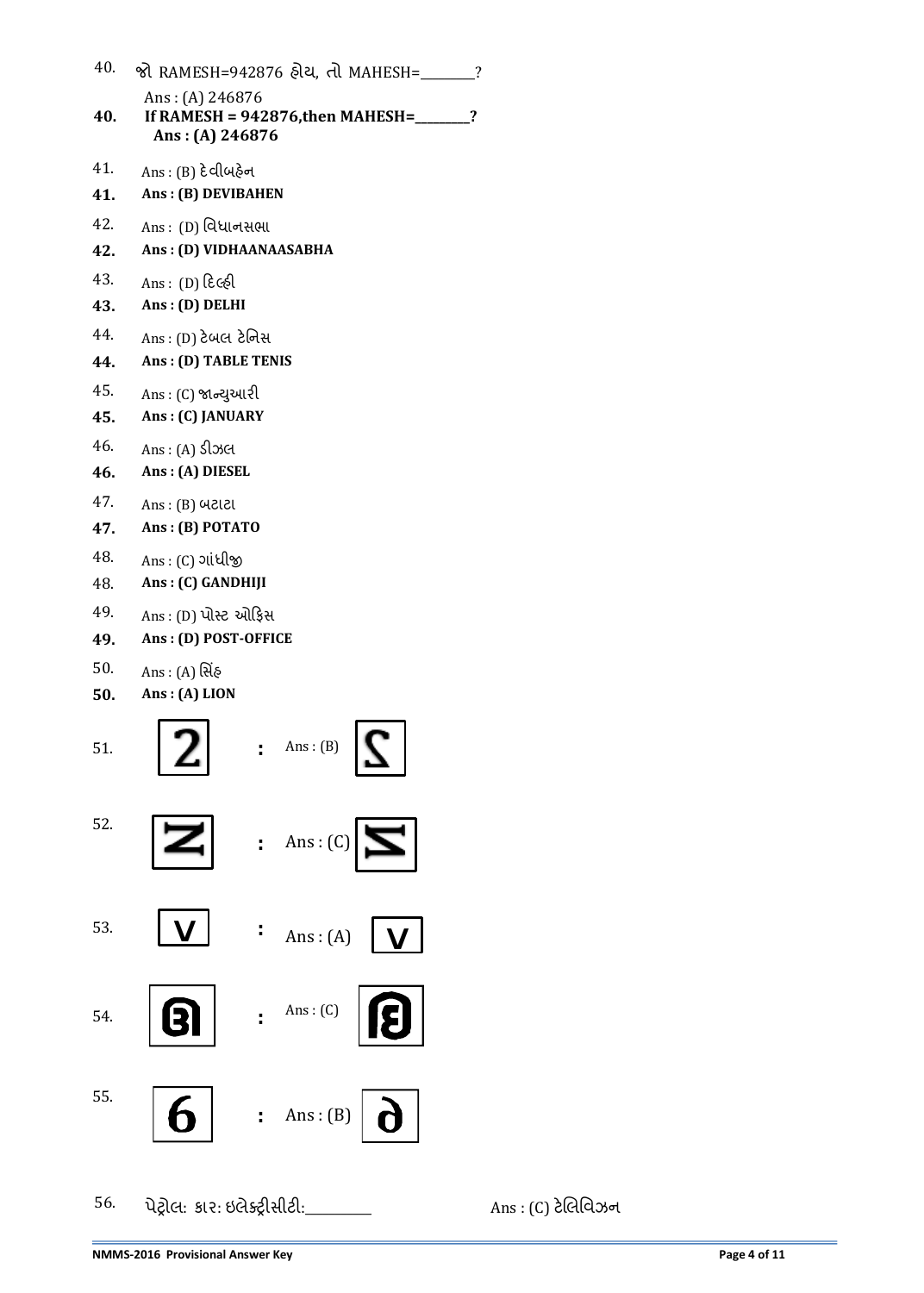| 56.        | Petrol:Car:: Electricity:________                                                                                                                          | Ans: (C) TELEVISION                          |                                  |
|------------|------------------------------------------------------------------------------------------------------------------------------------------------------------|----------------------------------------------|----------------------------------|
| 57.<br>57. | 5:10::25:<br>5:10::25:                                                                                                                                     | Ans: $(A) 50$<br>Ans: (A) 50                 |                                  |
| 58.        | ખેડૂત: અનાજ:: ગાય:______                                                                                                                                   | $Ans: (A) \; \xi \; \mathcal{U}$             |                                  |
| 58.        | Farmer: Grains:: Cow:                                                                                                                                      | $Ans: (A)$ MILK                              |                                  |
| 59.        | દળ: કિલોગ્રામ:: પ્રવાહી:_______                                                                                                                            | Ans : (C) લિટર                               |                                  |
| 59.        | Mass: Kilogram:: Liquid:_____                                                                                                                              | Ans: (C) LITRE                               |                                  |
| 60.        | વેગ: મીટર/સેકન્ડ:: અંતર:                                                                                                                                   | Ans : (A) મીટર                               |                                  |
| 60.        | Velocity: Meter/second:: Distance:______                                                                                                                   | Ans: (A) METER                               |                                  |
| 61.<br>61. | (a) ગાય (b) માખણ (c) દુધ (d) દહીં<br>(a) Cow (b) Butter (c) Milk (d) Curd                                                                                  | Ans: $(B)$ a, c, d, b<br>Ans: (B) a, c, d, b |                                  |
| 62.        | (a) વિદ્યાર્થી (b) ડીગ્રી (c) પરીક્ષા (d) નોકરી                                                                                                            | Ans: (C) a, c, b, d                          |                                  |
| 62.        | (a) Student (b)Degree (c) Examination (d) Job                                                                                                              | Ans: (C) a, c, b, d                          |                                  |
| 63.<br>63. | (a) વાક્ય (b) મૂળાક્ષરો (c) શબ્દો (d) ફકરો<br>(a) Sentence (b) Alphabets (c) Words (d) Paragraph Ans: (A) b, c, a, d                                       | Ans: $(A)$ b, c, a, d                        |                                  |
| 64.        | (a) ધર (b) માટી (c) ઈંટ (d) દિવાલ                                                                                                                          |                                              | Ans: $(A)$ b, c, d, a            |
| 64.        | (a) House (b)Soil (c)Bricks (d)Wall                                                                                                                        |                                              | Ans: $(A)$ b, c, d, a            |
| 65.        | (a)વિદ્યુત ટ્રેન (b) થર્મલ પાવર સ્ટેશન (c) કોલસો (d) વિદ્યુત                                                                                               |                                              | Ans: $(C)$ c, b, d, a            |
| 65.        | (a) Electric Train (b) Thermal Power Station (c) Coal (d) Electricity                                                                                      |                                              | Ans : (C) c, b, d, a             |
| 66.<br>66. | $0.3 \div 0.003 =$                                                                                                                                         |                                              | Ans: $(C)$ 100<br>Ans: $(C)$ 100 |
| 67.        | સમીકરણ સાચું થાય તે રીતે ખાલીજગ્યામાં યોગ્યચિહ્ન મૂકો. (25__7)__16=2 Ans: (A) +, ÷                                                                         |                                              |                                  |
| 67.        | Fill in the blanks such that equation becomes true. $(25_{}7)_{16=2}$ Ans : (A) +, ÷                                                                       |                                              |                                  |
| 68.        | $R \times S = 18 \times 19$ હોય, તો $M \times N =$ _____?                                                                                                  |                                              | Ans: (C) $13 \times 14$          |
| 68.        | If R x S = 18 x 19, then M x N = ______?                                                                                                                   |                                              | Ans: (C) $13 \times 14$          |
| 69.        | 234335233253393344 માં 33 જોડ કેટલી વખત આવે છે?                                                                                                            |                                              | Ans: $(A)$ 4                     |
| 69.        | How many times does 33-pair in 234335233253393344 ?                                                                                                        |                                              | Ans: $(A)$ 4                     |
| 70.        | અશોકકરતાં ભાવેશ 10 વર્ષ મોટો છે. જો બંનેની ઉંમરનો સરવાળો 30 વર્ષ હોય તો અશોકની ઉંમર કેટલી ?                                                                |                                              |                                  |
| 70.        | $Ans: (B) 10$ વર્ષ<br>Bhavesh is 10-years older than Ashok. If sum of the ages of both is 30-years,<br>then what is the age of Ashok?<br>Ans: (B) 10-Years |                                              |                                  |
| 71.        | આવતી કાલ પછીના દિવસે ગુરૃવાર હોય, તો ગઇ કાલે ક્યો વાર હતો ?                                                                                                |                                              | Ans : (C) સોમવાર                 |
| 71.        | If day after tomorrow will be Thursday, then what was the day on yesterday ? Ans : (C) Monday                                                              |                                              |                                  |
| 72.        | તમે કોના બાપના દિકરા ?                                                                                                                                     |                                              | $Ans: (A)$ ભાઇ                   |
| 72.        | Whose father's son are you?                                                                                                                                |                                              | Ans: (A) Brother                 |
| 73.        | APPBPPQQCPPDQPQdc માં PP-જોડ કેટલીવખત આવે છે?                                                                                                              |                                              | Ans: $(C)$ 3                     |
| 73.        | How many times does PP-pair come in APPBPPQQCPPDQPQdc?                                                                                                     |                                              | Ans: $(C)$ 3                     |
| 74.        | $x:5 = 10:50$ હોય તો $x=$                                                                                                                                  |                                              | Ans: $(A)$ 1                     |
| 74.        |                                                                                                                                                            |                                              | Ans: $(A)$ 1                     |
| 75.        | 5 kg લોખંડ અને 5000 ગ્રામ રૂ પૈકી કોનું વજન વધુ ?                                                                                                          |                                              | Ans: (C) બંને સમાન               |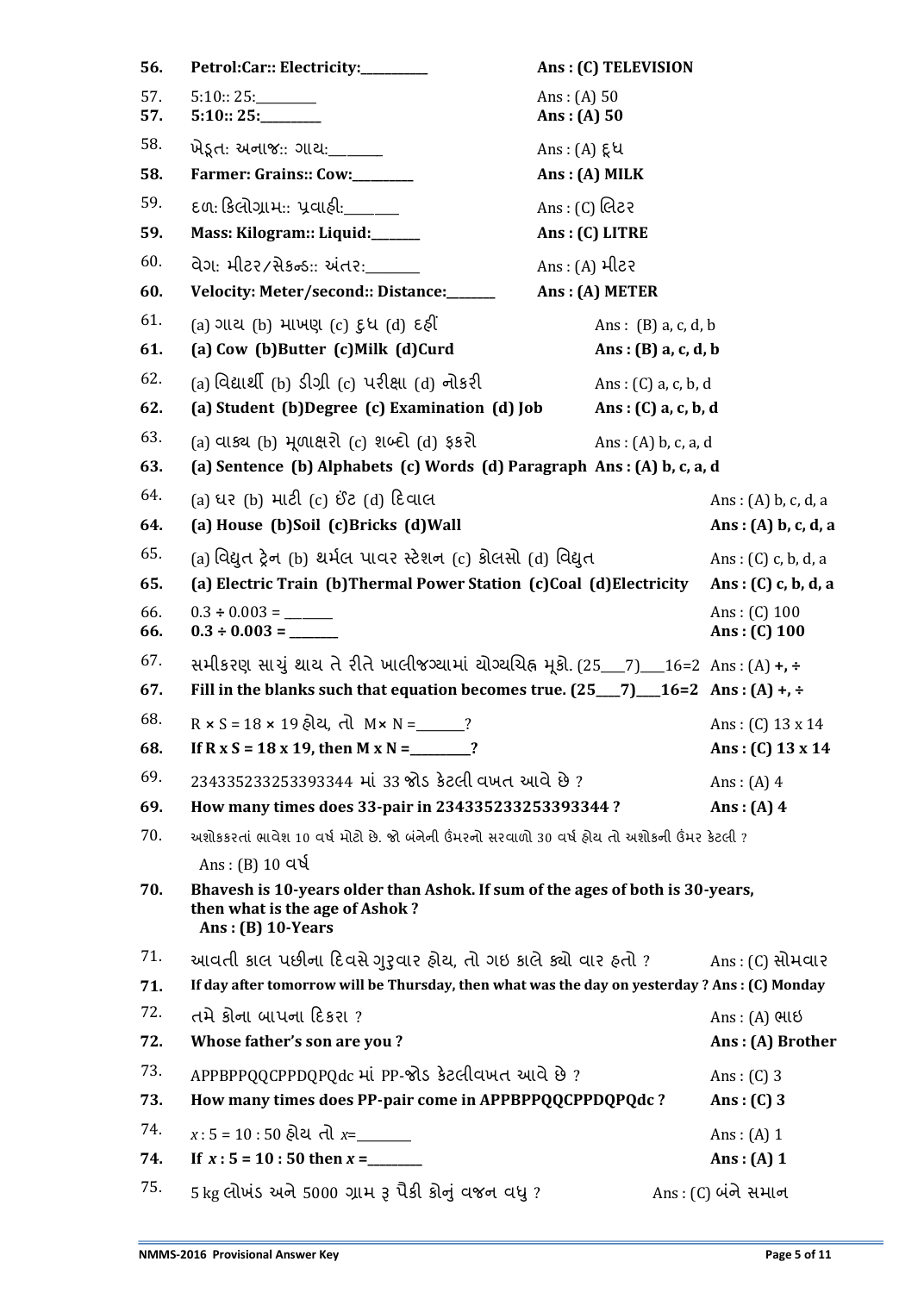| 75. |                                                        | Which is heavier, 5 kg iron or 5000 gram cotton?                                                              |                   | Ans: (C) Both are equal |
|-----|--------------------------------------------------------|---------------------------------------------------------------------------------------------------------------|-------------------|-------------------------|
| 76. | 2.5 કલાકની કેટલી મિનિટ થાય ?<br>Ans : (D) 150 મિનિટ    |                                                                                                               |                   |                         |
| 76. | How many minutes of 2.5 hours?<br>Ans: (D) 150 Minutes |                                                                                                               |                   |                         |
| 77. | વર્તુળના પરિધ શોધવાનું સૂત્ર ક્યું ?                   |                                                                                                               | Ans: (B) $2\pi r$ |                         |
| 77. |                                                        | What is the formula to find the circumference of circle?                                                      | Ans: (B) $2\pi r$ |                         |
| 78. | નીચેના દેશમાંથી ક્યો દેશ ભારતનો પાડોશી નથી ?           |                                                                                                               |                   | Ans : (D) અમેરિકા       |
| 78. |                                                        | Which of the following countries is not neighbor country of India?                                            |                   | Ans: (D) America        |
| 79. |                                                        | નીચેનામાંથી ક્યો માસ બાકીના ત્રણમાસથી અલગ પડે છે ?                                                            |                   | Ans: $(C)$ %न           |
| 79. | Which month differs from the rest of three?            |                                                                                                               |                   | Ans: (C) JUNE           |
| 80. |                                                        | પશ્ચિમ અને ઉત્તર દિશાઓ વચ્ચે કઈ દિશા (ખૂણો) હોય ?                                                             |                   | $Ans: (A)$ વાયવ્ય (NW)  |
| 80. |                                                        | Which direction or angle lies between west and north directions?                                              |                   | Ans: (A) North-West     |
| 81. |                                                        | એક જ લાઇનમાં એકબીજાને અડકીને આવેલાં 10 મકાનો (Roq House) ને કેટલી કોમનદિવાલો (કરા) હોય?                       |                   |                         |
| 81. | Ans: $(B)$ 9<br>Ans: $(B)$ 9                           | How many common walls are there in the 10 raw houses adjoining each other in a line?                          |                   |                         |
| 82. |                                                        | 20-મીટર લાંબા વાંસના પોલના ચાર સરખા ટકડા કરવા માટે કેટલી જગ્યાએ વેરવો પડે?                                    |                   |                         |
| 82. | Ans: $(C)$ 3<br>Ans: $(C)$ 3                           | How many times should cut a 20 meter long bamboo pole to make four equal pieces?                              |                   |                         |
| 83. |                                                        | + ને બદલે - તથા × ને બદલે ÷લેતાં (20×5) + 3 નું સાદુંરૂપ કેટલું આવે ?                                         |                   | Ans: $(A)$ 1            |
| 83. |                                                        | Taking - instead of +, + instead of x, what is the value of $(20 \times 5) + 3$ after simplified ? Ans: (A) 1 |                   |                         |
| 84. | $15 - (40 \times 8) \div 3$                            | Ans: $(B)$ 17                                                                                                 |                   |                         |
| 85. | $20 \div (4 + 5) \times 4$                             | Ans: $(C)$ 4                                                                                                  |                   |                         |
| 86. | $(8 \times 4) + 3 - 4 \div 5$                          | Ans: $(B)$ 5                                                                                                  |                   |                         |
| 87. | $27 \times 3 - (6 + 5) \div 9$                         | Ans: $(C)$ 30                                                                                                 |                   |                         |
| 88. | $18 \times 9 - (8 + 4) \div 20$                        | Ans: $(A) 14$                                                                                                 |                   |                         |
| 89. | $(5 - 2) + (9 \times 3) \div 2$                        | Ans: $(C)$ 19                                                                                                 |                   |                         |
| 90. | $2 + 3 - 6 \times 2 \div 4$                            | Ans: $(B)$ 5                                                                                                  |                   |                         |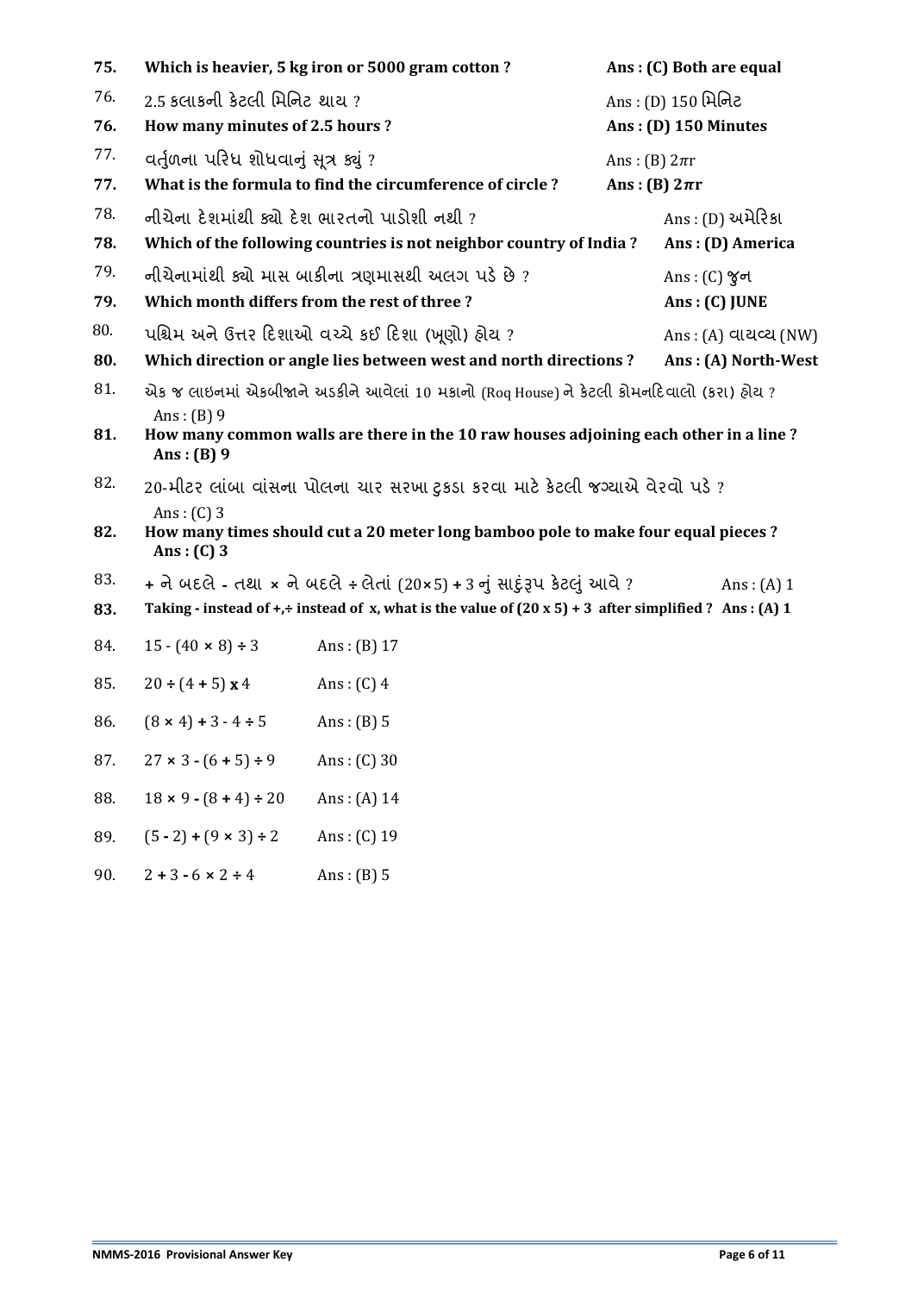## **વિભાગ-2/ PART – II**

## ળાાકીમ મોગ્મિા કવોટી**/ SCHOLASTIC APTITUDE TEST**

### ગલણિ**/ Maths**

| 1.<br>1.   |                                                                                                                                                                                                                                                            |                                                                                | Ans: $(B)$ 60<br>Ans: $(B)$ 60 |
|------------|------------------------------------------------------------------------------------------------------------------------------------------------------------------------------------------------------------------------------------------------------------|--------------------------------------------------------------------------------|--------------------------------|
| 2.         | નીચેનામાંથી પૂર્ણ વર્ગ સંખ્યા કઇ છે?                                                                                                                                                                                                                       |                                                                                | Ans: $(C)$ 361                 |
| 2.         | Which number is perfect square from following?                                                                                                                                                                                                             |                                                                                | Ans: $(C)$ 361                 |
| 3.<br>3.   | ३.400 ની વસ્તુ 10% નફો મેળવવા માટે કેટલા રૂપિયામાં વેચવી જોઇએ ?<br>To earn a profit of 10%, at what price should a product costing Rs.400 be sold ? Ans: (A) Rs.440                                                                                        |                                                                                | Ans: $(A)$ 3.440               |
| 4.         | બે સમાંતર રેખા અને તેમની છેદિકા દોરીતેમાં અનુકોણોની એક જોડ પૈકીના એક ખૂણાનું માપ 110ºહોય,                                                                                                                                                                  |                                                                                |                                |
| 4.         | તો બીજા ખૂણાનું માપ શોધો. Ans: (A) $110^{\circ}$<br>For the two parallel lines and their transversal if the measure of one of the angle of<br>corresponding pair is $110^{\circ}$ , then find the measure of other angle of this pair.<br>Ans: (A) $110^0$ |                                                                                |                                |
| 5.         | $2x^2 - x + 14$ અને $5x - 3x^2 + 8$ ની બાદબાકી કરો.                                                                                                                                                                                                        | Ans: (B) $5x^2 - 6x + 6$                                                       |                                |
| 5.         | Subtract $5x - 3x^2 + 8$ from $2x^2 - x + 14$                                                                                                                                                                                                              | Ans: (B) $5x^2 - 6x + 6$                                                       |                                |
| 6.         | જો $a = (-2)$ હોય, તો $(2a)^5 \times \left(\frac{a}{2}\right)^3 \div a^4$ ની કિંમત શોધો.                                                                                                                                                                   | Ans: $(A)$ 64                                                                  |                                |
| 6.         | If $a = (-2)$ , then find the value of $(2a)^5 \times \left(\frac{a}{2}\right)^3 \div a^4$                                                                                                                                                                 | Ans: $(A)$ 64                                                                  |                                |
| 7.         | 3.6000 નું 6% ના દરે 3-માસનું વ્યાજ શોધો.                                                                                                                                                                                                                  | Ans: $(B)$ 90                                                                  |                                |
| 7.         | Find the interest of Rs.6000 at the rate of 6% for 3-months.                                                                                                                                                                                               | Ans: $(B)$ 90                                                                  |                                |
| 8.         | કિંમત શોધો : $(2^2)^6 \div (2^2 \times 2^4)$                                                                                                                                                                                                               | Ans: $(B) 64$                                                                  |                                |
| 8.         | Find the value of $(2^2)^6 \div (2^2 \times 2^4)$                                                                                                                                                                                                          | Ans: $(B) 64$                                                                  |                                |
| 9.         | સમીકરણ ઉકેલો 17 – 2y = 35                                                                                                                                                                                                                                  | Ans: $(C) -9$                                                                  |                                |
| 9.         | Solve the equation $17 - 2y = 35$                                                                                                                                                                                                                          | Ans: $(C) -9$                                                                  |                                |
| 10.        | મીઠાના અગરિયા 30 મીટર લાંબા,10 મીટર પહોળા અને 10 સે.મી. ઊંડા ખાડામાં સમુદ્રનું પાણી ભરે છે,                                                                                                                                                                |                                                                                |                                |
|            | તો આ ખાડામાં અગરિયાએ કેટલા લિટર પાણી ભર્યું કહેવાય ? Ans : (C) 30000 લિટર                                                                                                                                                                                  |                                                                                |                                |
| 10.        | The sea water gets filled up in the salt pan 30m long, 10m wide and 10cm deep. How many                                                                                                                                                                    |                                                                                |                                |
|            | liters of sea water is filled in this salt-pan?                                                                                                                                                                                                            | Ans: (C) 30000 liters                                                          |                                |
| 11.        | $7000$ ને નાનામાં નાની કઈ સંખ્યા વડે ભાગવાથી તે પૂર્ણધન બને ?                                                                                                                                                                                              | Ans: $(D)$ 7                                                                   |                                |
| 11.        | Find the smallest number by which 7000 must be divided to obtain a perfect cube ? Ans: (D) 7                                                                                                                                                               |                                                                                |                                |
| 12.        | $\left(-\frac{3}{5}\right) \times \left  \left(-\frac{3}{4}\right) + \frac{2}{3} \right  =$                                                                                                                                                                | Ans: (C) $\frac{1}{20}$                                                        |                                |
| 12.        | $\left(-\frac{3}{5}\right) \times \left[ \left(-\frac{3}{4}\right) + \frac{2}{3} \right] =$                                                                                                                                                                | Ans : (C) $\frac{1}{20}$                                                       |                                |
| 13.        | કિંમત શોધો. $\left(\frac{8}{27}\right)^{\frac{1}{3}} \times \left(\frac{9}{25}\right)^{\frac{1}{2}} \times \left(\frac{2}{5}\right)^{-1}$                                                                                                                  | Ans: $(A)$ 1                                                                   |                                |
| 13.        | Evalute: $\left(\frac{8}{27}\right)^{\frac{1}{3}} \times \left(\frac{9}{25}\right)^{\frac{1}{2}} \times \left(\frac{2}{5}\right)^{-1}$                                                                                                                     | Ans: $(A)$ 1                                                                   |                                |
| 14.        | $U = \left\{ \frac{x}{x \in N}, x \le 9 \right\}, a = \{1,2,5\}, \text{ all } A' \text{ all } X.$                                                                                                                                                          | Ans: (B) $\{1,4,6,7,8,9\}$                                                     |                                |
| 14.        | $\bigcup = \left\{ \frac{x}{x \in N}, x \le 9 \right\}, a = \{1, 2, 5\}, \text{then find } A'$                                                                                                                                                             | Ans: (B) $\{1,4,6,7,8,9\}$                                                     |                                |
| 15.<br>15. |                                                                                                                                                                                                                                                            | Ans: $(C)16a^2b^2 - 24abxy + 9x^2y^2$<br>Ans: $(C)16a^2b^2 - 24abxy + 9x^2y^2$ |                                |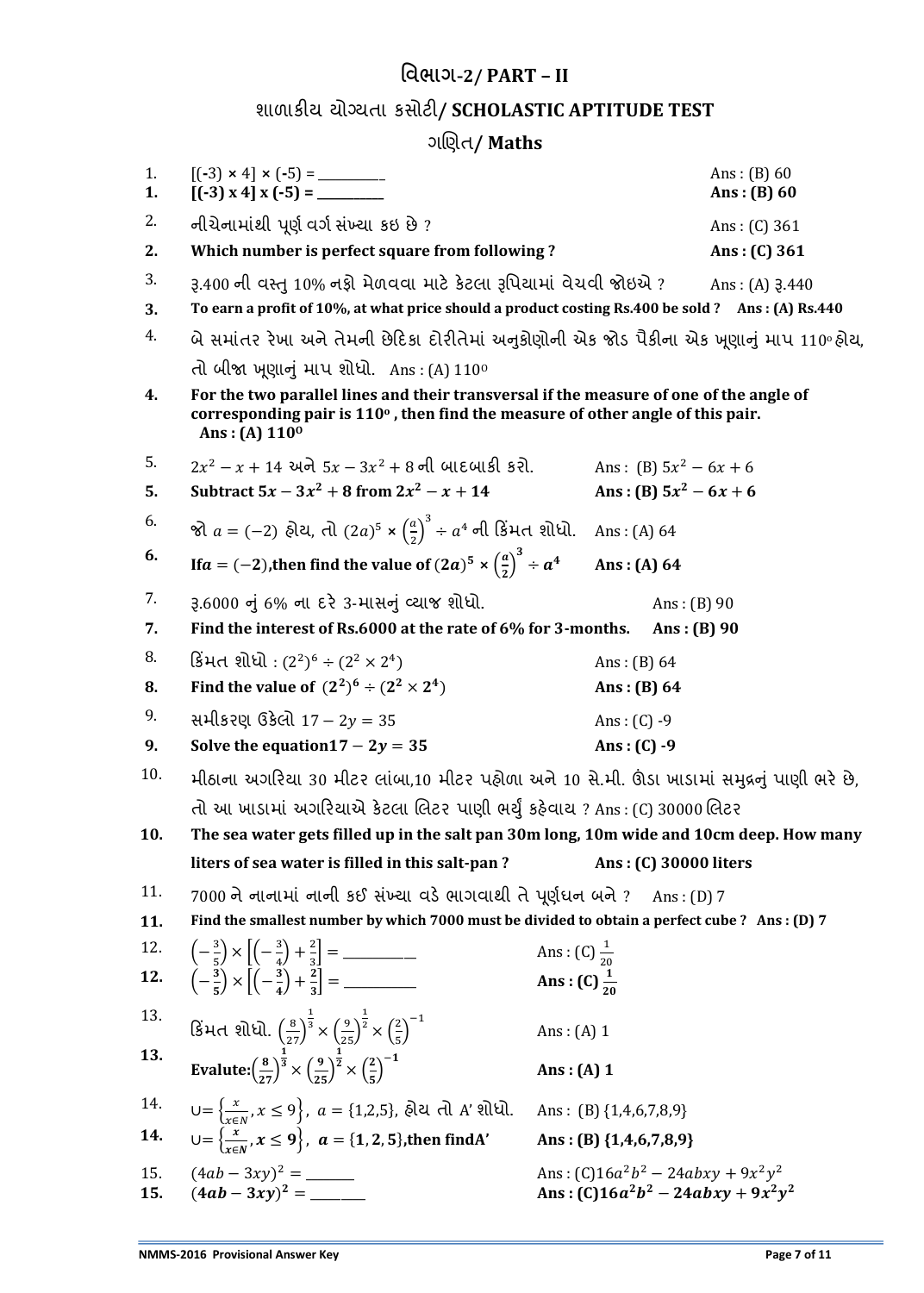| 16. | $\Box$ DEFG માં $m\angle D = 120^\circ$ અને $m\angle F = 140^\circ$ છે. જો $m\angle E = m\angle G$ હોય, તો $m\angle F =$ _______<br>Ans: $(D)$ 50 $^{\circ}$                         |                                         |
|-----|--------------------------------------------------------------------------------------------------------------------------------------------------------------------------------------|-----------------------------------------|
| 16. | In $\Box$ DEFG $\forall$ in $m \angle D = 120^{\circ}$ and $m \angle F = 140^{\circ}$ is If $m \angle E = m \angle G$ then find the measure of $m \angle F$<br>Ans: (D) $50^{\circ}$ |                                         |
| 17. | એક નળાકારનો વ્યાસ 20સે.મી. છે. જો તેની ઊંચાઇ ત્રિજ્યા જેટલી જહોય તો નળાકારનું ધનફળ કેટલું                                                                                            |                                         |
|     | Ans : (C) 3140 ધન સે.મી.<br>શાય ? ( $\pi$ =3.14 લો)                                                                                                                                  |                                         |
| 17. | The diameter of a cylinder is 20cm. If its height is equal to its radius, then find its volume.                                                                                      |                                         |
|     | $(\pi=3.14 \text{ dl})$<br>Ans: (C) 3140 cm <sup>3</sup>                                                                                                                             |                                         |
| 18. | બંધ નળાકારની કુલ સપટીનું ક્ષેત્રફળ શોધવાનું સૂત્ર ______ છે. Ans: (B) 2πr (h+r)                                                                                                      |                                         |
| 18. | The formula to find total surface area of a closed cylinder is __________ Ans: (B) $2\pi r$ (h+r)                                                                                    |                                         |
| 19. | એક યતુષ્કોણના યાર ખૂણાઓના માપ અનુક્રમે $(x + 10)$ , $(x - 10)$ , $(x - 25)$ , $(x + 25)$ છે, તો x નું                                                                                |                                         |
|     | મૂલ્ય_____શાય.<br>Ans: $(B)$ 90 $^{\circ}$                                                                                                                                           |                                         |
| 19. | The measures of four angles of a quadrilateral are $(x + 10)$ , $(x - 10)$ , $(x - 25)$ , $(x + 25)$ $\Theta$ ,                                                                      |                                         |
|     | respectively. Then find value of $x$ . Ans: (B) $90^{\circ}$                                                                                                                         |                                         |
| 20. | જો A = { $x \in N/x$ $\mathcal{U}$ 10 થી નાની બેકી સંખ્યા} હોય તો A ના ઉપગણોની કુલ સંખ્યા________ થાય.<br>Ans: $(C)$ 16                                                              |                                         |
| 20. | If $A = \{x \in N / x$ is an even natural number less than 10 }, Then, find the total number<br>of subsets of A.<br>Ans: $(C)$ 16                                                    |                                         |
|     | <u>ભૌતિકશાસ્ત્ર/ Physics</u>                                                                                                                                                         |                                         |
| 21. | પદાર્થની મૂળ સ્થિતિમાં ફેરફાર કરનારી બાહ્ય અસરને_______કહે છે.                                                                                                                       | $Ans: (B)$ $40$                         |
| 21. | The external effect which changes the position of an object is called____                                                                                                            | Ans: (B) Force                          |
| 22. | યૂંબકિય બળને લીધે ચાલતી ટ્રેન__________ટ્રેન છે.                                                                                                                                     | Ans : (D) મેગ્લેવ                       |
| 22. | ________train runs with the help of magnetic force.                                                                                                                                  | Ans: (D) Maglev                         |
| 23. | હવાના દબાણ માપવા માટેના સાધનને_______કહે છે.                                                                                                                                         | Ans : (B) બેરોમીટર                      |
| 23. | Instrument used to measure air-pressure is called_______________ Ans: (B) Barometer                                                                                                  |                                         |
| 24. | સ્થિતિ ઊર્જા અને ગતિ ઊર્જાના સરવાળાને પદાર્થની______ઉર્જા કર્ઠ છે.          Ans : યાંત્રિક                                                                                           |                                         |
| 24. | The sum of potential energy and kinetic energy of the object is called_energy.                                                                                                       | Ans: (B) Mechanical                     |
| 25. | ગુરુનું દળ પૃથ્વી કરતાં_______ગણું છે.                                                                                                                                               | Ans: $(C)$ 318                          |
| 25. | Mass of Jupiter is______times than that of Earth.                                                                                                                                    | Ans: $(C)$ 318                          |
| 26. | આપાત કિરણ અને નિર્ગમિતકિરણ વચ્ચેના ખૃણાને_______કઠે છે._                                                                                                                             | Ans: (C) વિચલનકોણ                       |
| 26. | The angle between incident ray and the emergent ray is called_____ Ans: (C) Angle of deviation                                                                                       |                                         |
| 27. | શૂન્યાવકાશ/હવામાં પ્રકાશનો વેગ_____km/second છે.                                                                                                                                     | Ans: (D) 300000 km/sec                  |
| 27. | Velocity of light in Vacuum/air is_______km/second. Ans: (D) 300000 km/sec                                                                                                           |                                         |
| 28. | 1 પ્રકાશ વર્ષ =______________કિલોમીટર                                                                                                                                                | Ans: (B) 9.46 $\times$ 10 <sup>12</sup> |
| 28. | 1-Lightyear=__________Kilometer.                                                                                                                                                     | Ans: (B) $9.46 \times 10^{12}$          |
| 29. | વિશ્વનીકલ ઊર્જાનો જથ્થો ઠંમેશા _______ રહે છે.                                                                                                                                       | Ans: (C) અચળ                            |
| 29. | Total energy in the universe remains______                                                                                                                                           | Ans: (C) Constant                       |
| 30. | 0. ચ્યાલનનો સિધ્ધાંત___________ Ans : (A) ભાર × ભાર અંતર = પ્રયત્નબળ × પ્રયત્નબળ અંતર                                                                                                |                                         |
| 30. |                                                                                                                                                                                      |                                         |
| 31. | ડીગ્રી સેલ્સિયસને ફેરનહીટમાં ફેરવવામાટે નીચેનામાંથી ક્યુ સૂત્ર વપરાય છે ? Ans : (A) ºF=1.8ºc+32                                                                                      |                                         |
| 31. | Which of the following formula is used to convert Celsius to Fahrenheit? Ans: (A) $\textdegree$ F=1.8 $\textdegree$ c+32                                                             |                                         |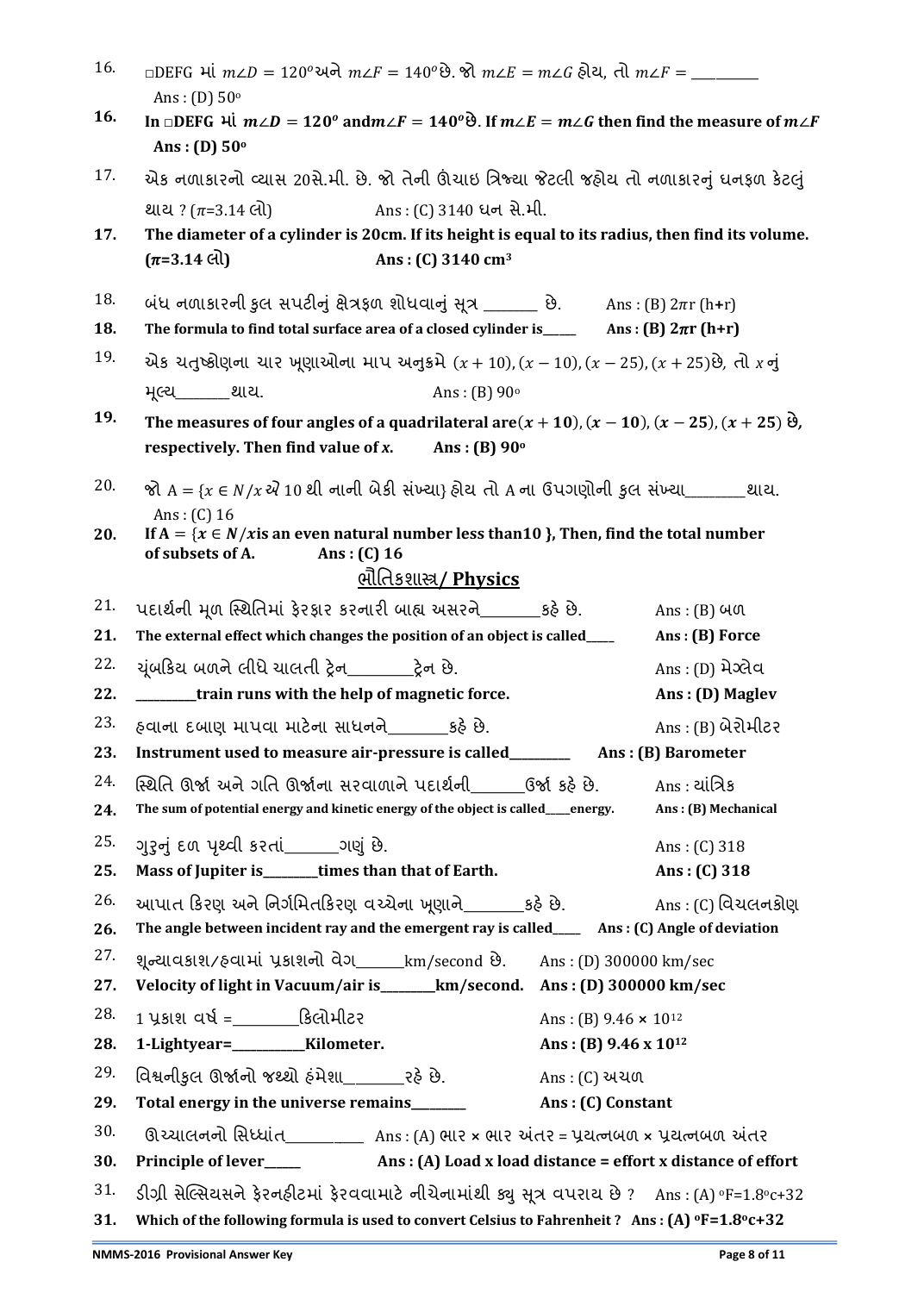#### યવામણળાસ્ત્ર**/ Chemistry**

| 32.<br>32. | કેટલા PPM વાળુ પાણી પીવા માટે હાનિકારક ગણાય ?<br>At which PPM water is harmful to drink?                                                                                                 | Ans: (D) Above 500 PPM<br>Ans: (D) Above 500 PPM |  |
|------------|------------------------------------------------------------------------------------------------------------------------------------------------------------------------------------------|--------------------------------------------------|--|
| 33.        |                                                                                                                                                                                          |                                                  |  |
| 33.        | Full form of WASMO______________ Ans: (A) Water and sanitation management organization                                                                                                   |                                                  |  |
| 34.        | નીચે પૈકી ક્યું સંચોજન નથી ?                                                                                                                                                             | Ans : (D) સોનું                                  |  |
| 34.        | Which of the following is not a compound?                                                                                                                                                | Ans: (D) Gold                                    |  |
| 35.        | આપેલ ઉદાહરણોમાં ફદરતી રેસા ક્યા છે?                                                                                                                                                      | Ans: $(A)$ રેશમ                                  |  |
| 35.        | Which is the natural fibers, from given examples?                                                                                                                                        | Ans: (A) Silk                                    |  |
| 36.        | પોલિસ્ટાયરિનનો ઉપયોગ______ Ans: (A) રમકડા, ડોલ, ટબ જેવા સાધનો બનાવવામાં                                                                                                                  |                                                  |  |
| 36.        | The use of Polystyrene is_____ Ans: (A) In preparing domestic things like toys, buckets tubs.                                                                                            |                                                  |  |
| 37.        | જે પ્લાસ્ટિક ઊંચા તાપમાને ગરમ કરવાથી નરમ બને અને ઠંડુ પાડતા મૂળ સ્થિતિમાં આવે તેનો પ્રકાર                                                                                                |                                                  |  |
|            | Ans : Grace<br>ઓળખો.                                                                                                                                                                     |                                                  |  |
| 37.        | Identify the types of plastic which on heating at a high temperature becomes soft<br>and on cooling does not gain its original state. Ans: Grace                                         |                                                  |  |
| 38.        | ____માઇક્રોનથી પાતળા હોય તેવા પ્લાસ્ટિકના ઉપયોગ પર પ્રતિબંધ મુકવામાં આવેલ છે. Ans : (B) 20 માઇક્રોન                                                                                      |                                                  |  |
| 38.        | It is prohibited to use plasit thinner than_____________ micron.                                                                                                                         | Ans: $(B)$ 20 micron                             |  |
| 39.        | એન્ડોરસ્કોપમાં વપરાતો કાચનો પ્રકાર_______                                                                                                                                                | Ans: (A) ઓપ્ટીકલ ફાઇબર                           |  |
| 39.        | Type of glass which is used in endoscope.                                                                                                                                                | Ans: (A) Optical fiber                           |  |
| 40.        | વિમાન અને કેટલાક વાહનોની બારીઓમાં વપરાતો કાચ_____ Ans: (B) બૂલેટપુફ કાચ                                                                                                                  |                                                  |  |
| 40.        | Type of glass is used in the windows of aero planes and some vehicles. Ans: (B) Bulletproof glass                                                                                        |                                                  |  |
| 41.        | નિયોપ્રીન રબરનો ઉપયોગ_______બનાવવામાં થાય છે. Ans: (A) ઇલેક્ટ્રીકબેલ્ટ અને કન્વેયર બેલ્ટ                                                                                                 |                                                  |  |
| 41.        |                                                                                                                                                                                          |                                                  |  |
| 42.<br>42. | વ્રાવક, વ્રાવ્ય, વ્રાવણના ક્રમ મુજબ વર્ગીકૃત કરો.       Ans : (C) પાણી, ખાંડ, ખાંડનું વ્રાવણ<br>Classify accordingly solvent, solute, solution. Ans: (C) water, sugar, solution of sugar |                                                  |  |
| 43.        | નીચેનામાંથી ક્યું વિધાન સાયું નથી ?                                                                                                                                                      |                                                  |  |
|            | Ans: (C) ઓક્સિજનવાયુ દહનપોષક નથી જેથી તે વસ્તુને સળગાવવામાં મદદ કરે છે.                                                                                                                  |                                                  |  |
| 43.        | Which of the following statement is not true?<br>Ans: (C) Oxygen is not supporter of combustion hence it helps things to burn.                                                           |                                                  |  |
| 44.        | નાના આંતરડાની લંબાઇ કેટલી હોય છે ?                                                                                                                                                       | Ans : (B) 7 મીટર                                 |  |
| 44.        | What is the length of small intestine?                                                                                                                                                   | Ans: $(B)$ 7 meter                               |  |
| 45.        | ત્રાક કણો કઈ ક્રિયા માટે જવાબદાર છે ?                                                                                                                                                    | Ans: (C) રૂપિર જામી જવાની ક્રિયામાં              |  |
| 45.        | For which process platelets are responsible ? Ans : (C) Process of blood cloating                                                                                                        |                                                  |  |
| 46.        | કરોડસ્તંભની રચનામાં કેટલા ઠાડકાં આવેલા છે ?                                                                                                                                              | Ans: $(C)$ 33                                    |  |
| 46.        | How many bones are present in vertebral column?                                                                                                                                          | Ans: $(C)$ 33                                    |  |
| 47.        | અનિચ્છાવર્તી સ્નાયુનું ઉદાહરણ શોધો.                                                                                                                                                      | Ans : (C) હૃદય                                   |  |
| 47.        | Find the example of involuntary muscles.                                                                                                                                                 | $Ans: (C)$ Heart                                 |  |
| 48.        | હાડકાંના ધડતર માટે જરૂરી ખનીજ ક્ષારમાનું તત્વ                                                                                                                                            | Ans: $(C)$ ફોસ્ફરસ                               |  |
| 48.        | Mineral elements which is useful in formation of bones___ Ans: (C) phosphorus                                                                                                            |                                                  |  |
| 49.        | પરાગરજ ક્યાં ઉત્પન્ન થાય છે?                                                                                                                                                             | Ans: (D) પરાગાસચ                                 |  |
| 49.        | Where pollen grains are produced?                                                                                                                                                        | Ans: (D) Anther                                  |  |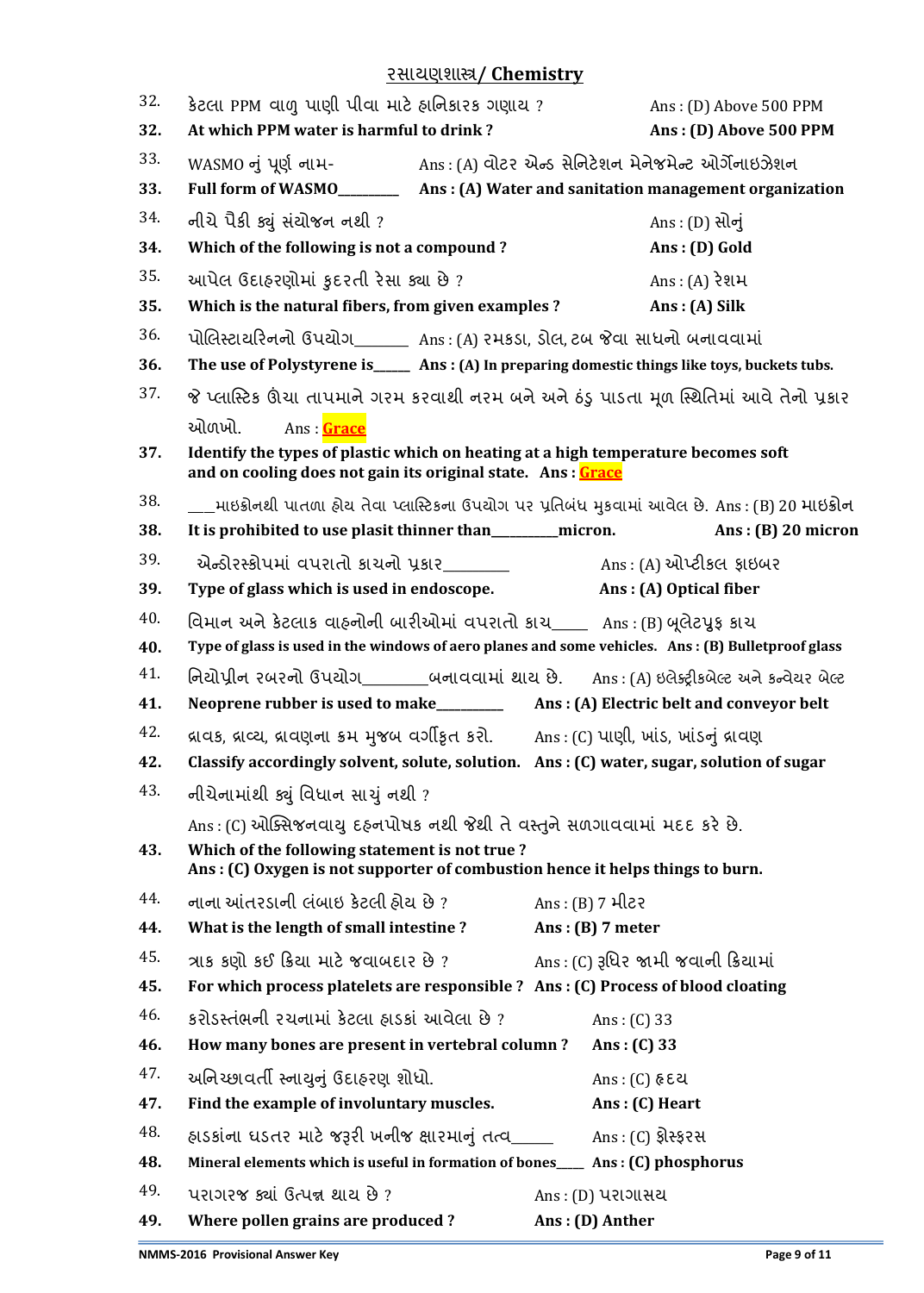| 50.        | ક્ષય (ટી.બી.) ફેલાવતા બેક્ટેરિયા                                                                                                                   | Ans: (D) માઇક્રોબેક્ટેરિયમ ટ્યુબર ક્યુલોસિસ |
|------------|----------------------------------------------------------------------------------------------------------------------------------------------------|---------------------------------------------|
| 50.        | T.B. is caused by_______                                                                                                                           | Ans: (D) Micobacterium tuberculosis.        |
| 51.        | કઇ એક પધ્ધતિનો ફાઇડ્રોપોનિકસ ખેતી પધ્ધતિમાં સમાવેશ થતો નથી?                                                                                        |                                             |
|            | Ans: (C) સેમી કલ્ચર પધ્ધતિ                                                                                                                         |                                             |
| 51.        | Which one method is not included in hydroponic method?<br>Ans: (C) Semi culture method                                                             |                                             |
| 52.        | કોને નિર્જીવ અને સજીવનેજોડતીકડી ગણવામાં આવે છે ?                                                                                                   | Ans: (D) વાઇરસ                              |
| 52.        | Who are called connecting link between dead and living ones. Ans: (D) Virus                                                                        |                                             |
| 53.        | આંખમા પ્રવેશતા પ્રકાશનું નિયંત્રણ કોણ કરે છે?                                                                                                      | $Ans: (A)$ કનિનિકા                          |
| 53.        | Who controls the entry of light in the eye ?                                                                                                       | Ans: $(A)$ Iris                             |
| 54.        | નીચે આપેલ વનસ્પતિમાંથી શુષ્કોદલિદ વનસ્પતિ કઈ છે ?                                                                                                  | $Ans: (C)$ બાવળ                             |
| 54.        | Which one plant is xerophyte given below.                                                                                                          | Ans: (C) Acacia                             |
| 55.        | માછલીમાં દિશાબદલવા માટે ઉપયોગી અંગ _______                                                                                                         | Ans : (D) પૂંછડી                            |
| 55.        | The organ in fish to change the direction is______                                                                                                 | Ans: (D) Tail                               |
|            | <u>સામાજિક વિજ્ઞાન/ Social Science</u>                                                                                                             |                                             |
| 56.        | રાત્રિના ૧૨ વાગે પણ સૂર્ય જોવા મળતો દેશ ક્યો છે ?                                                                                                  | Ans : (C) નોર્વે                            |
| 56.        | In which country the sun is seen even at 12 o'clock night (midnight) Ans: (C) Norway                                                               |                                             |
| 57.        | પૃથ્વી પોતાની ધરી પર_______અને કક્ષાની સાથે_______નો ખૂણો બનાવીને ફરે છે.                                                                          |                                             |
|            | Ans: (B) 23.5° અને 66.5°                                                                                                                           |                                             |
| 57.        | The earth makes an angle of _______ to its axis and _______ to its orbits.<br>Ans: (B) 23.5° અને 66.5°                                             |                                             |
| 58.        | ભારતનો પ્રમાણ સમય રેખાંશક્યા શહેર પાસેથીપસાર થાય છે.                                                                                               | $Ans: (C)$ અલ્હાબાદ                         |
| 58.        | The standard time of India is decided on the basis of 82.5° longitude which passes                                                                 |                                             |
| 59.        | through________city.<br>ભાખરાનાંગલ બફ હતેુક ચોજના કઈ નદી પર કરવામાં આવી છે?                                                                        | Ans: (C) Allahabad<br>Ans : (A) સતલુજ નદી   |
| 59.        | Which river is used for the Bhakharanangal multipurpose project ? Ans: (A) The satluj                                                              |                                             |
| 60.        | ભારતમાં_____અભયારણ્યો અને_____રાષ્ટ્રીય ઉદ્યાનો આવેલ છે.                                                                                           | Ans: (A) 490 અને 89                         |
| 60.        | There are_________sanctuariesand_________National parks in India.                                                                                  | Ans: (A) 490 And 89                         |
| 61.        | રાષ્ટ્રીય ધોરીમાર્ગના માઇલસ્ટોનમાં શું લખેલું હોય છે ?                                                                                             | Ans: $(C)$ N.H.                             |
| 61.        | What is indicated in milestone of National Highway?                                                                                                | Ans: (C) N.H.                               |
| 62.        | પૃથ્વી ઉપર કુલ_________આવરણો આવેલા છે.                                                                                                             | Ans: (C) ચાર                                |
| 62.<br>63. |                                                                                                                                                    | Ans: (C) Four                               |
| 63.        | Atmosphere extends approximately__km from the suface of earth. Ans: (A) 1600 km                                                                    |                                             |
| 64.        | ભૂસ્ખલનને કારણે_________રેલવે વ્યવહાર વારંવાર ખોરવાઇ જાય છે. Ans: (A) કોંકણ રેલવે                                                                  |                                             |
| 64.        | Due to landslides, the railway transportation in_examples obstructed. Ans: (A) Konkan Railway                                                      |                                             |
| 65.        | જ્વાળામુખી નળીમાં લાવારસ ઠરતા અને કાર્બન પર દબાણ આવતા સમય જતાં તેમાંથી___બને છે. Ans : (D) હીરા                                                    |                                             |
| 65.        | The lava that cools down inside the vent of extinct volcano turns it into____Ans: (D) Diamonds                                                     |                                             |
| 66.        | છેલ્લાં 100 વર્ષોમાં તાપમાનમાં_____ સેન્ટીગ્રેડનો વધારો થયો છે.                                                                                    | Ans: (A) $0.6 \, \text{R}$ .                |
| 66.        | Increases in the temperature by_centigrade in the last 100 years.                                                                                  | Ans: (A) $0.6^{\circ}c$                     |
| 67.        | નીચેનામાંથી ક્યો વાયુ ગ્રીન હ્રાઉસ વાયુ નથી.                                                                                                       | Ans : (D) નાઇટ્રોજન                         |
| 67.<br>68. | Which is not greenhouse gase given below.<br>યુનાનો સંયુક્ત ઠરાવથી દર વર્ષે ક્યા દિવસને 'ઓઝોન દિવસ' તરીકે ઉજવવામાં આવે છે ? Ans : (B) ૧૬ સપ્ટેમ્બર | Ans: (D) Nitrogen                           |
| 68.        | As per the resolution by the UN which day is observed as the 'Ozone Day'? Ans: (B) 16 September                                                    |                                             |
| 69.        | કઇ કૃતિ રાજા હર્ષવર્ધન દ્વારા ૨ચાઇ ન હતી ?                                                                                                         | Ans : (B) હર્ષચરિત                          |
|            |                                                                                                                                                    |                                             |